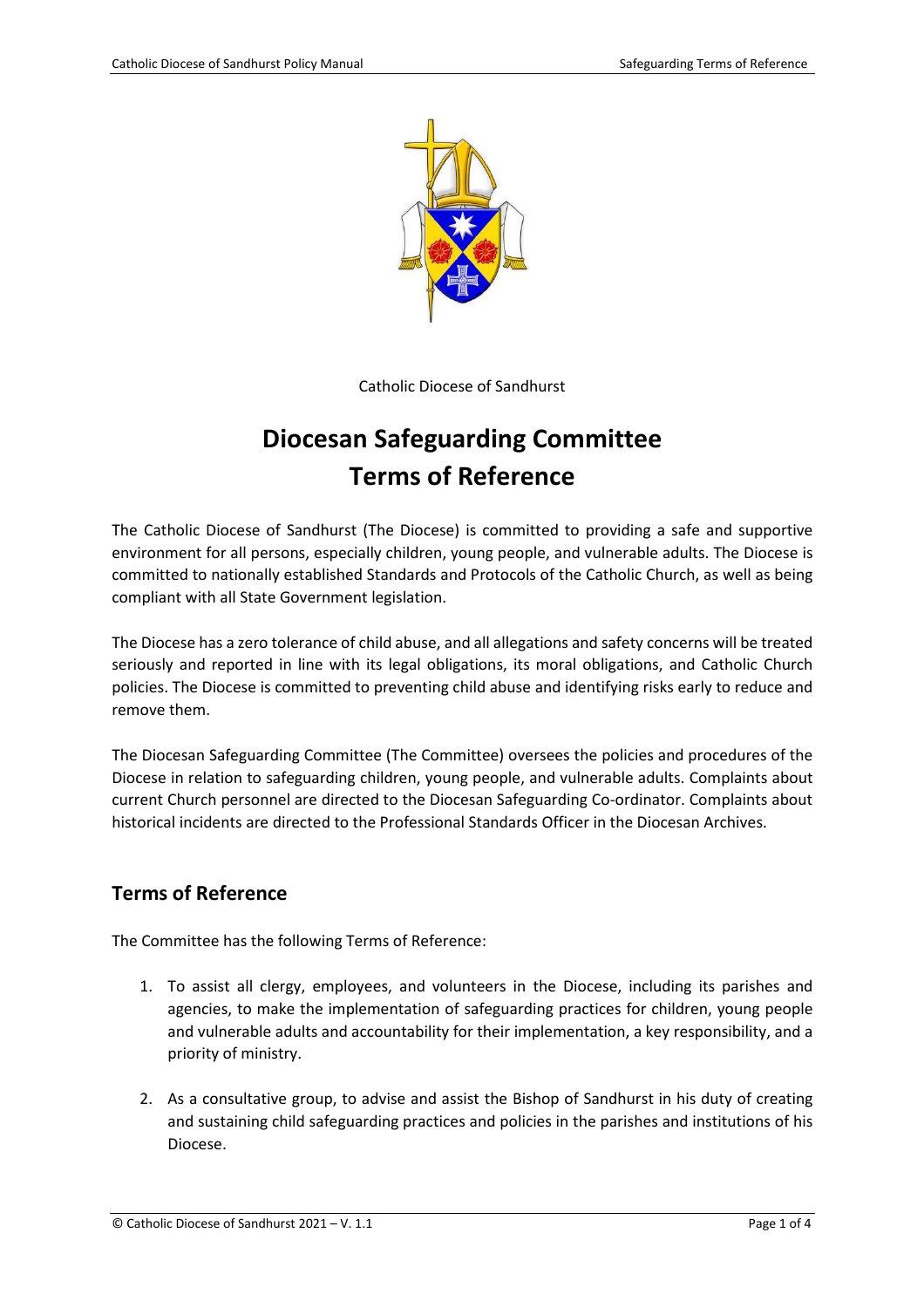- 3. To assist the Safeguarding Co-ordinator to draft appropriate Policy and Codes of Conduct relating to the safeguarding of children, young people, and vulnerable adults.
- 4. To assist and advise the Safeguarding Co-ordinator in the oversight of the implementation of Diocesan policies and practices regarding child safety in parishes of the Diocese.
- 5. To assist the Safeguarding Co-ordinator in the preparation of materials for parishes and Diocesan audits, based on the National Catholic Safeguarding Standards (NCSS), for such bodies as Australian Catholic Safeguarding Limited (ACSL).
- 6. To ensure that the Diocese maintains an accessible and effective point of reference for persons affected by alleged incidents of misconduct such as physical abuse or sexual abuse by Church personnel.

### **Role and Purpose**

The Committee is a formally constituted Committee of the Catholic Diocese of Sandhurst, reporting to the Bishop of Sandhurst.

The Committee is an advisory group to the Bishop.

The Committee oversees and monitors policies and practices relating to the NCSS and ensures those same policies and practices are embedded in the operational and ministerial practices of the parishes of the Diocese.

The Safeguarding Co-ordinator reports to the Chair of the Safeguarding Committee on the management and implementation of the NCSS and safeguarding practices in the parishes of the Diocese.

On a regular basis the Chair of the Safeguarding Committee meets with the Safeguarding Co-ordinator to monitor continuous improvement of the Diocesan Safeguarding Implementation Plan.

# **Meetings**

The Committee meets at least three times a year, with additional meetings organised on a need's basis.

A quorum of the Committee consists of the Chair and three members.

Since it is an advisory body to the Bishop, any advice to him would be by way of the consensus of the members.

All records of meetings are maintained by the Diocesan Chancery office.

The Diocese arranges for secretarial support for Committee meetings.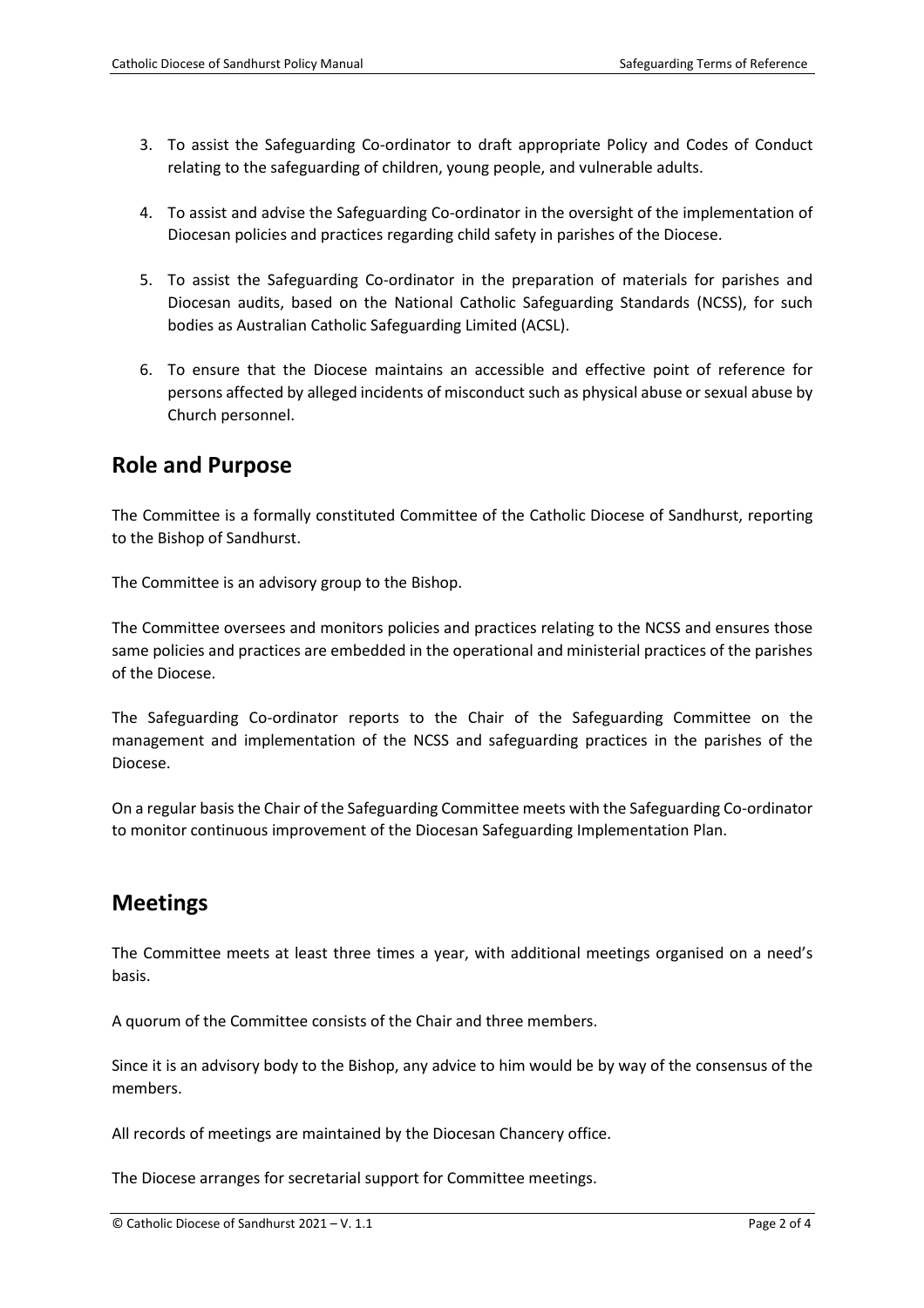# **Membership**

The Committee has between 4 and 8 members, including the Chair, all appointed by the Bishop. Membership of The Committee is for a three-year term, renewable.

The Bishop of Sandhurst is not a member of The Committee.

All appointments to The Committee are made by the Bishop acting on recommendations made to him by the Chair and the current members of The Committee.

- The Safeguarding Co-ordinator is a member of The Committee (ex-officio).
- The Diocesan Archivist and Professional Standards Officer is a member of The Committee (exofficio).
- At least one member of the Committee should be external to the diocesan structure and not an employee of any Diocesan parish, agency, or entity.
- Other membership of The Committee is drawn from key bodies in the Diocese (e.g., Parishes, Catholic Education Sandhurst, CatholicCare Victoria).
- The Committee should include at least one person with Safeguarding and/or legal experience
- At least one member of The Committee should be clergy.
- Other possible areas of expertise on The Committee include public health, Catholic education, parishes, and social work.

#### **Contacts**

**Chair of the Safeguarding Committee**  Tel: 0400 505 464 Email: fbrowne@ceosand.catholic.edu.au

**Diocesan Safeguarding Co-ordinator**  Tel: 0438 951 010 Email: childsafety@sandhurst.catholic.org.au

**Professional Standards Officer in the Diocesan Archives** 

Tel: 03 5445 3611 Email: archives@sandhurst.catholic.org.au